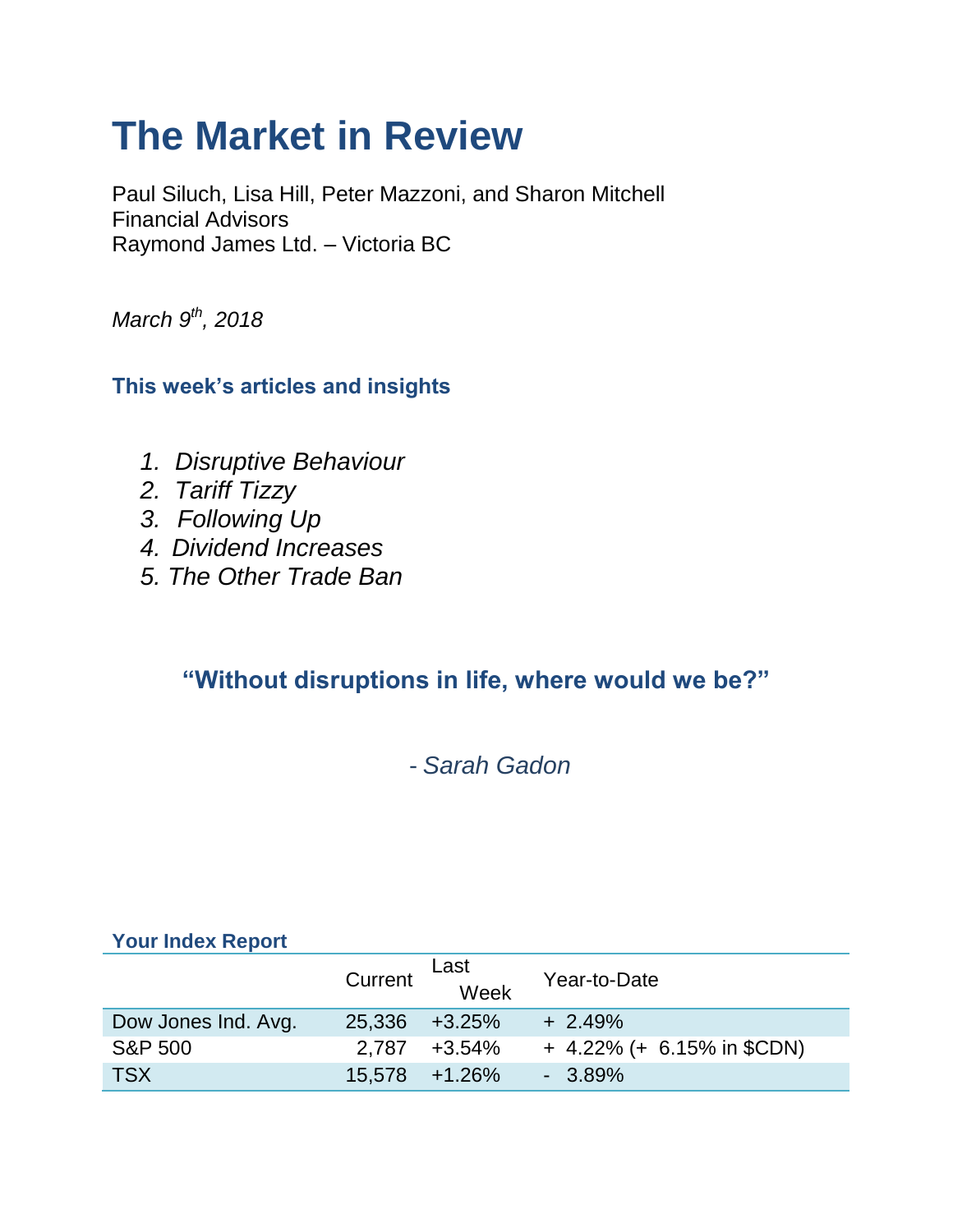### **Disruptive Behaviour**

We speak of disruption today as if it were something new. This industry is being disrupted by that invention, or this country by the politics of another. There has always been disruption and there always will be. Perhaps what we need to realize is that it is change that is constant, while stability is only temporary.

In March of 1876, Alexander Graham Bell filed his patent for the first telephone. There are competing claims to the telephone's nationality, as it was invented in Ontario, Canada and the first long distance call was made there, but the first patent was filed in Boston. Both Canada and the US claim Bell as one of their own.

Either way, the telephone upended all forms of communication as its use became widespread. The Pony Express system of stagecoach-delivered messages had been replaced by the telegraph and now the telegraph was set to be tossed aside in favour of the telephone. Surprisingly, both services continued in other forms.

The Pony Express was sold to Wells Fargo where it evolved into an armoured car service. The telegraph grew until the end of WW2 and then evolved into the Telex machine.

But nothing could stop the telephone. It was everywhere by the turn of the century and the cost had fallen enough that many homes had one. While many feared it would hurt society by enticing people to stay indoors and even eliminate regional accents, the telephone instead connected families, neighbours, cities and countries like never before. In the early years of its use, women were discouraged from using it for "idle gossip" – until they found men were gossiping even more.

Like the personal computer 100 years later, it was dismissed as a toy by the incumbents. Western Union was offered the patent by Bell and his investors for \$100,000 just after it was filed. The president laughed it off. Two years later, he sheepishly admitted he would pay \$25 million for that same patent, though it was never offered again.

Today, the autonomous car is spoken of in the same breath as the first telephone in terms of the changes it will unleash. There are fears that children today will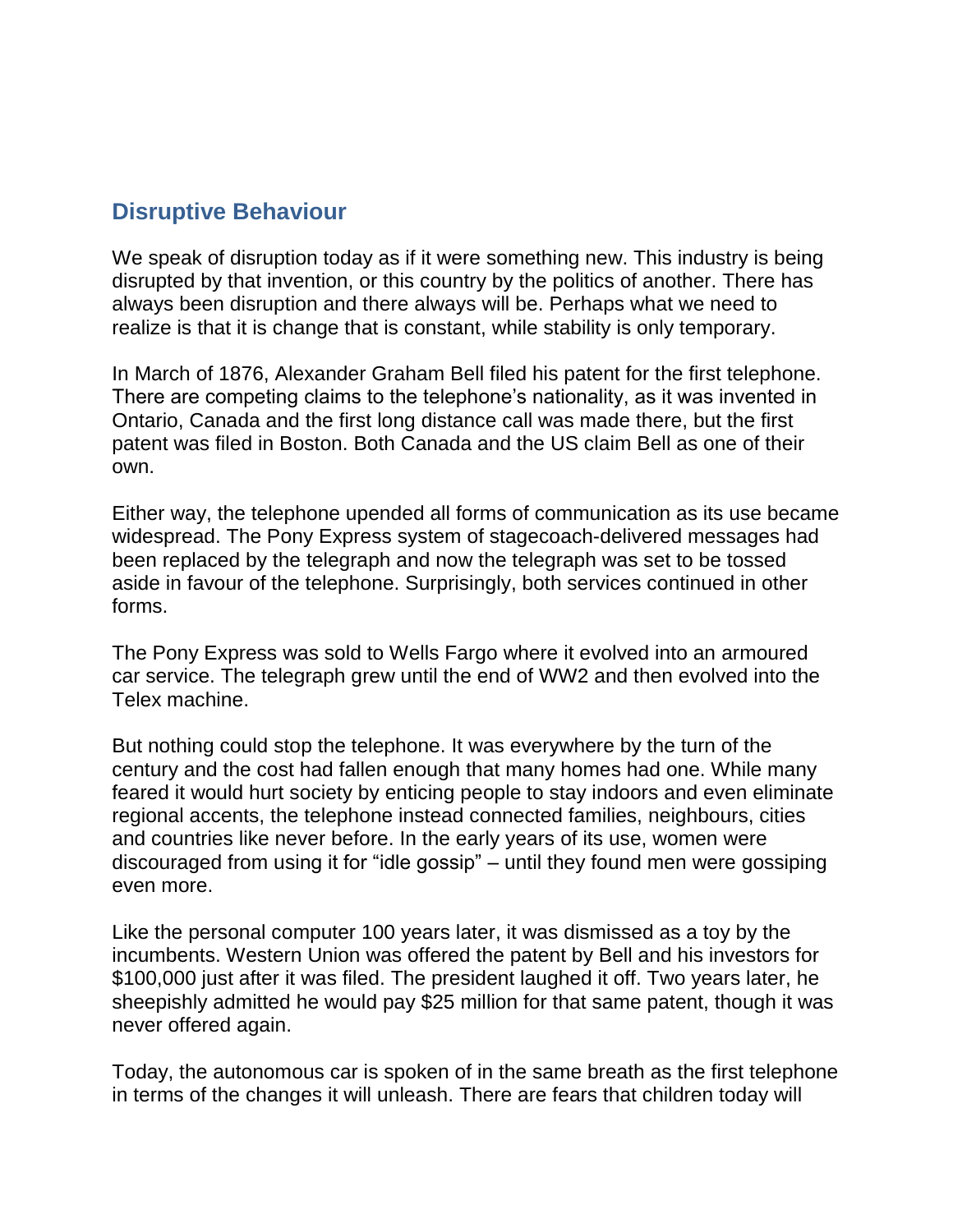never learn to drive and the act of a human driving a car will one day be outlawed. Few of the worries surrounding the telephone came to pass, even as it opened many doors few saw at the time. Humans are a resilient species. The same will happen with driverless cars. It will be a marvelous era.

### **Tariff Tizzy**

Meanwhile, markets faced another disruptive force this week in the form of the threat of tariffs on steel and aluminum by President Trump. To be fair, the US has shouldered the bulk of globalization in terms of being the largest customer for foreign-manufactured goods. China, in particular, has absorbed, copied, and outright stolen many of America's patents and used them to undercut US industry.

Tariffs are a very blunt tool, however, which is why they are rarely used.

So what is a US steel job worth, anyway?

According to economist Joe Brusuelas from RSM:

*"Let's say the tariffs result in saving 10,000 jobs. The 25 percent tax on \$29 billion of imported steel, and 10 percent tax on \$17 billion of imported aluminum, will result in increased costs passed along to firms and consumers to the tune of \$9.15 billion. Therefore, the implied cost of saving those jobs amounts to about \$915,000 per worker."*

That's a lot to save a single job – which is why tariffs are often proposed and then quietly removed.

The fear is this could lead to a global trade war. The Smoot-Hawley Tariff bill in 1930 helped exacerbate the Great Depression when small targeted US sanctions against foreign grain mushroomed into thousands of tariffs and levies in every industry. Other countries responded in kind and world trade sank by as much as 40% in the next two years.

In this, like most of President Trump's policies, he is half right and half wrong. The US has a massive trade imbalance with China and a not-inconsequential one with Mexico. US exports to China were \$130 billion in 2017, compared with imports from China of \$506 billion (TheBalance.com). Both countries have used cheaper labour and currency devaluations to gain market share, and the US is now saying "enough."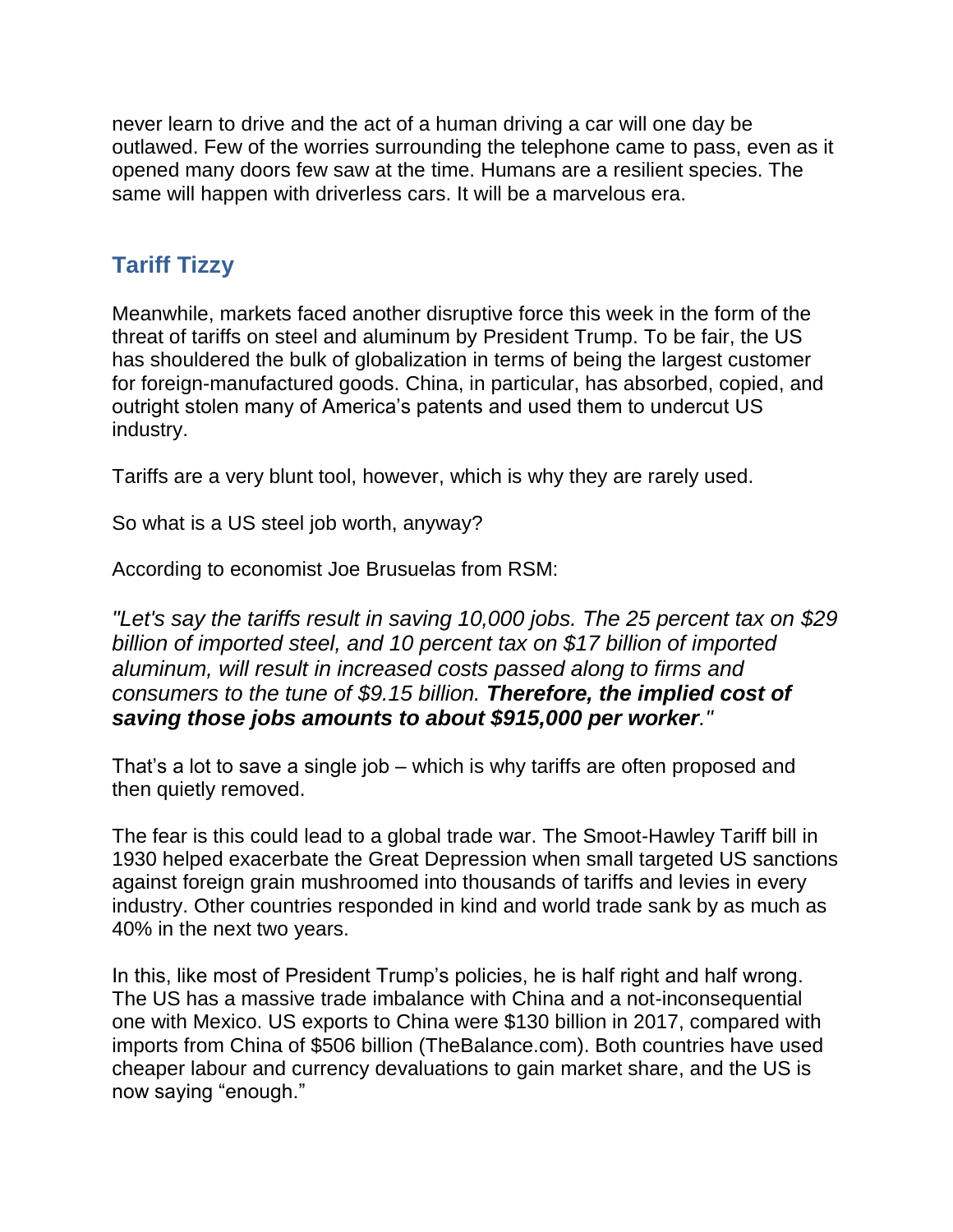However, wide-ranging tariffs are like using a sledge hammer to kill a mosquito – you rarely hit the bug you are aiming at and the collateral damage can be significant. In this haze of integrated manufacturing, Canada finds itself as the largest target in this new tariff war.

As an example of the complexity of trade, consider that Canada is both the largest exporter of steel and aluminum to the US, while also being the largest importer. A full 16% of US steel imports comes from Canada, while 59% of Canadian imports come from the US (Global Steel Trade Monitor). How can you import and export at the same time?

This is the blessing (and curse) of NAFTA and global manufacturing. Steel and aluminum auto parts, to use one example, cross the border several times during the manufacture of a North American automobile. We make the transmissions, they make the fenders, we fabricate the rims, then they add the tires…the lines get so blurred, calculating whose steel it was in the first place becomes almost impossible.

For the moment, Canada and Mexico appear to have been granted exemptions from the tariffs while the NAFTA discussions proceed. This may be just a tough negotiating stance to get a better deal for the US, but we shall see.

Despite the decline so far in 2018, markets are still pricing in a favourable outcome for the NAFTA trade talks and no action on tariffs.

### **Following Up**

In previous letters, we mentioned the weakness in the Canadian dollar. The loonie has dropped over 3% against the US dollar in just the last two weeks, and there are calls for it to go even lower. Canada's economy is slowing down while the US is speeding up, and the Bank of Canada decided to pass on a rate hike this week.

We are overdue for a bounce, but we still expect the Canadian dollar to fall below US \$0.75 at some point this year.

Meanwhile, Canadian and US bank stocks survived the correction better than most other sectors. Anything to do with exports - pipelines, auto parts – suffered.

While we are suffering, the US economy is strong enough to overcome the noise of trade friction. US employment and earnings continue to climb.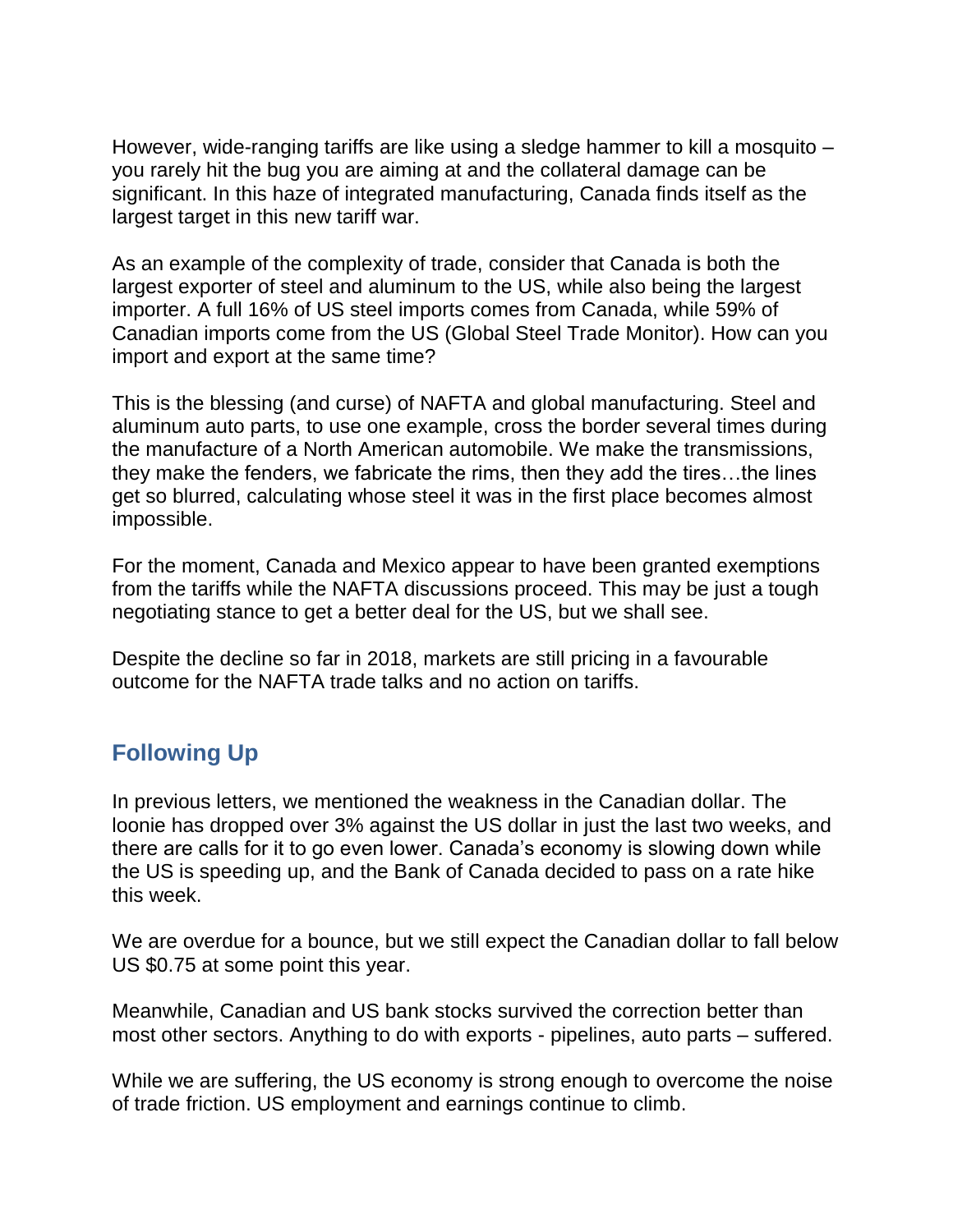Ned Davis Research describes current conditions as follows:

"Indeed, the economy is so strong that eight of the ten indicators in our Recession Watch Report have hit escape velocity. This means that the odds are for stronger, not weaker, growth in the months ahead. If mid-1960s and 1987 are the correct parallels, and our key economic indicators are showing strong momentum, it could be many months, if not years, before we see the next U.S. recession."

### **Dividend Increases**

One area that has been quite rewarding for shareholders is the surge in dividend increases. In the last earnings period (January and February), over one third of our Dividend Value holdings hiked their dividends, with some over 20%. This is a nice increase for those who live off dividend income. It is also higher than normal.

#### **Company % increase**

| Canadian Natural Resources (TSX CNQ) |       |  |
|--------------------------------------|-------|--|
| (TSX ENB)                            | 10.0% |  |
| (TSX MFC)                            | 7.3%  |  |
| (TSX SU)                             | 12.5% |  |
| (TSX TD)                             | 11.7% |  |
| (TSX TRP)                            | 10.4% |  |
| (NYSE DIS)                           | 7.7%  |  |
| (NASDAQ INTC)                        | 9.9%  |  |
| (NYSE PRU)                           | 20.0% |  |
| (NYSE T)                             | 2.0%  |  |
| (NYSE V)                             | 7.7%  |  |
|                                      |       |  |

Source: Bloomberg

### *Thank you for your referrals this month! They are always handled with great care and discretion.*

#### **The Other Trade Ban**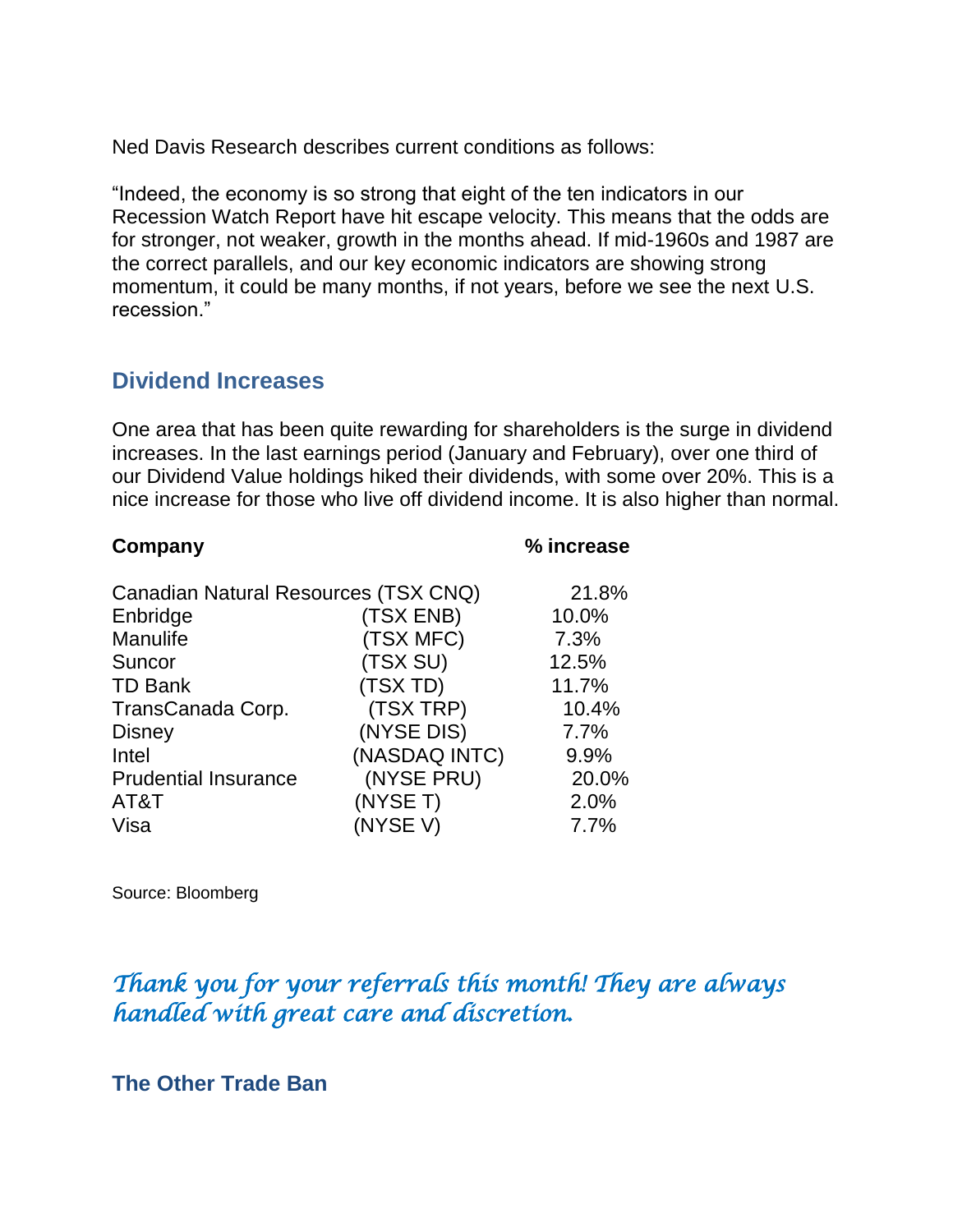Two months before the US announced tariffs on steel and aluminum, China began its own ban on certain imports. And most of these came from the US. You may not have heard about it, but you could feel it in the months ahead.

China imports garbage, and a lot of it. China is the world's largest recycler of paper, metal, and plastic and it is tired of taking our trash.

Now, the industry is not that large in dollar terms – the entire US recycling industry is worth just \$5 billion. But that is because trash is priced at trash-like levels (i.e. it isn't worth much). The volumes are big, though. Washington State alone sent the equivalent of 238 pounds of recycling per person to China last year (source: Seattle Times). Until this year, China imported 55% of the world's paper products for recycling.

Thanks to the evolution of Chinese consumerism, China now produces enough of its own garbage to recycle. Recycling still leaves behind about 25% of the original mass, so the landfills in Asia are getting full. They will still take the most lucrative and easy-to-recycle materials, such as metal, but they have completely banned 24 other products. Mixed paper is now stacking up in North America as it has nowhere to go, and little value. The same is happening with certain hard plastics.

It could be a boon to local paper mills, eventually, once they retool to accept second-hand paper. And maybe the Trump tax cuts will induce companies to build local plastic and glass foundries to recycle these products locally.

In the meantime, don't be surprised if you see restrictions imposed on the Blue Box recycling program. There is no market any longer for contaminated paper (pizza boxes, for example) and many types of plastic. The companies who take this stuff from our municipalities can no longer count on China as a willing buyer.

#### **<http://www.raymondjames.ca/siluchhill/>**

We thank you for your business and your referrals and we hope you find our site user friendly and informative. We would welcome your comments.

#### **How to contact us:**

[paul.siluch@raymondjames.ca](https://owa-kel.raymondjames.ca/owa/redir.aspx?SURL=z0BxOCXDlQ-Aad1f_a9igaARxm5Rd1VXE7UcmD4mZ3IZiacj7DPTCG0AYQBpAGwAdABvADoAcABhAHUAbAAuAHMAaQBsAHUAYwBoAEAAcgBhAHkAbQBvAG4AZABqAGEAbQBlAHMALgBjAGEA&URL=mailto%3apaul.siluch%40raymondjames.ca) [lisa.hill@raymondjames.ca](https://owa-kel.raymondjames.ca/owa/redir.aspx?SURL=glaBgdTdxPMFpiw4eumg-PzZXpo9vJyObrXLs1TKtIAZiacj7DPTCG0AYQBpAGwAdABvADoAbABpAHMAYQAuAGgAaQBsAGwAQAByAGEAeQBtAG8AbgBkAGoAYQBtAGUAcwAuAGMAYQA.&URL=mailto%3alisa.hill%40raymondjames.ca)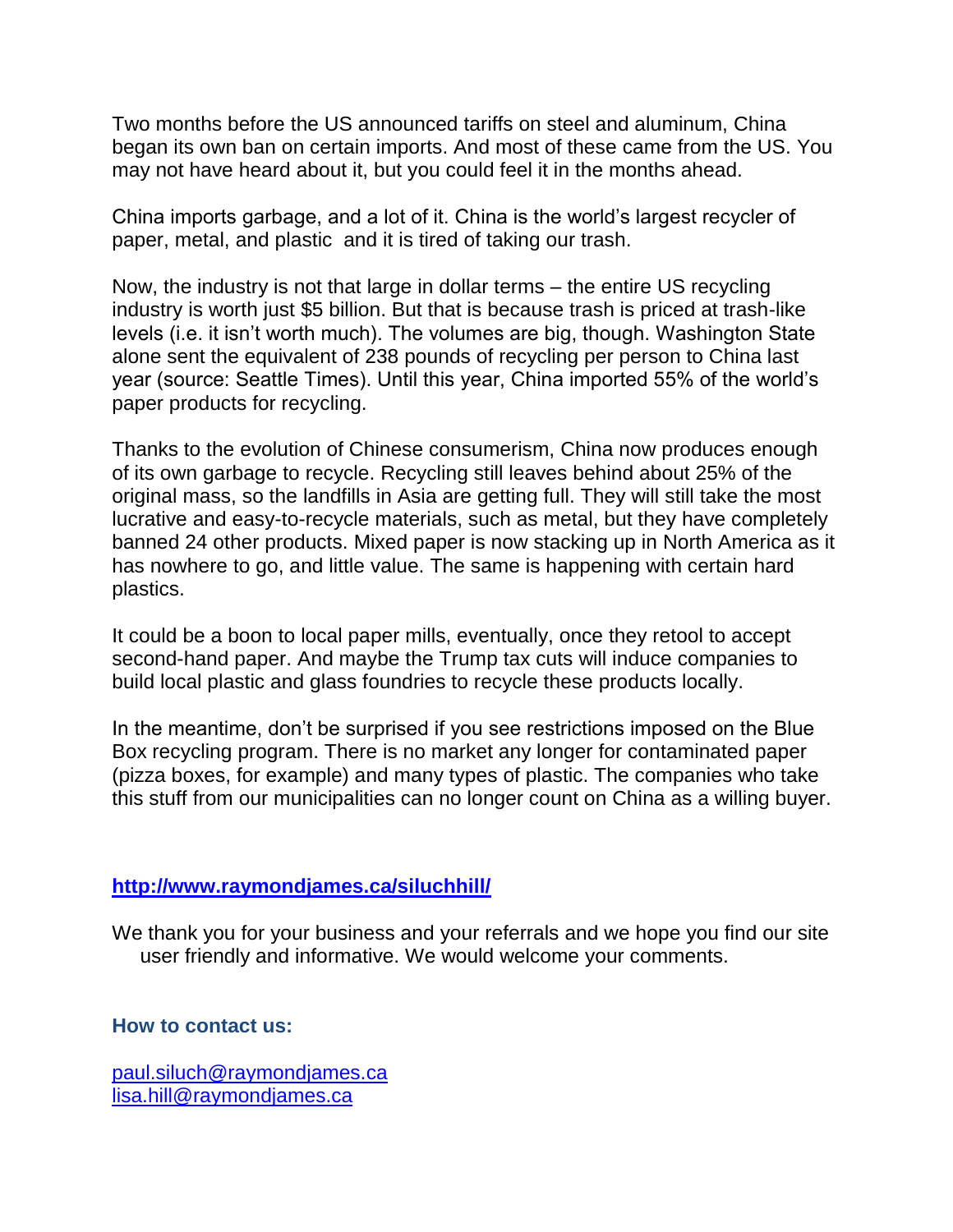#### [peter.mazzoni@raymondjames.ca](https://owa-kel.raymondjames.ca/owa/redir.aspx?SURL=3c7mDL9-cZxYXt7CvkOu20QVFy1WCaDQxUZ3BQE6vecZiacj7DPTCG0AYQBpAGwAdABvADoAcABlAHQAZQByAC4AbQBhAHoAegBvAG4AaQBAAHIAYQB5AG0AbwBuAGQAagBhAG0AZQBzAC4AYwBhAA..&URL=mailto%3apeter.mazzoni%40raymondjames.ca)

#### (250) 405-2417

#### *Disclaimers*

*[The information contained in this newsletter was obtained from sources believed to be reliable, however, we cannot](https://owa-kel.raymondjames.ca/owa/redir.aspx?SURL=z0BxOCXDlQ-Aad1f_a9igaARxm5Rd1VXE7UcmD4mZ3IZiacj7DPTCG0AYQBpAGwAdABvADoAcABhAHUAbAAuAHMAaQBsAHUAYwBoAEAAcgBhAHkAbQBvAG4AZABqAGEAbQBlAHMALgBjAGEA&URL=mailto%3apaul.siluch%40raymondjames.ca)  represent that it is accurate or complete. [It is provided as a general source of information and should not be](https://owa-kel.raymondjames.ca/owa/redir.aspx?SURL=z0BxOCXDlQ-Aad1f_a9igaARxm5Rd1VXE7UcmD4mZ3IZiacj7DPTCG0AYQBpAGwAdABvADoAcABhAHUAbAAuAHMAaQBsAHUAYwBoAEAAcgBhAHkAbQBvAG4AZABqAGEAbQBlAHMALgBjAGEA&URL=mailto%3apaul.siluch%40raymondjames.ca)  [considered personal investment advice or solicitation to buy or sell securities.](https://owa-kel.raymondjames.ca/owa/redir.aspx?SURL=z0BxOCXDlQ-Aad1f_a9igaARxm5Rd1VXE7UcmD4mZ3IZiacj7DPTCG0AYQBpAGwAdABvADoAcABhAHUAbAAuAHMAaQBsAHUAYwBoAEAAcgBhAHkAbQBvAG4AZABqAGEAbQBlAHMALgBjAGEA&URL=mailto%3apaul.siluch%40raymondjames.ca) The views expressed are those of the [authors, Paul Siluch and Lisa Hill, and not necessarily those of Raymond James Ltd.](https://owa-kel.raymondjames.ca/owa/redir.aspx?SURL=z0BxOCXDlQ-Aad1f_a9igaARxm5Rd1VXE7UcmD4mZ3IZiacj7DPTCG0AYQBpAGwAdABvADoAcABhAHUAbAAuAHMAaQBsAHUAYwBoAEAAcgBhAHkAbQBvAG4AZABqAGEAbQBlAHMALgBjAGEA&URL=mailto%3apaul.siluch%40raymondjames.ca) Commissions, trailing commissions, management [fees and expenses all may be associated with mutual funds.](https://owa-kel.raymondjames.ca/owa/redir.aspx?SURL=z0BxOCXDlQ-Aad1f_a9igaARxm5Rd1VXE7UcmD4mZ3IZiacj7DPTCG0AYQBpAGwAdABvADoAcABhAHUAbAAuAHMAaQBsAHUAYwBoAEAAcgBhAHkAbQBvAG4AZABqAGEAbQBlAHMALgBjAGEA&URL=mailto%3apaul.siluch%40raymondjames.ca) Please read the prospectus before investing. [The indicated rates of return are the historical annual compounded total returns including changes](https://owa-kel.raymondjames.ca/owa/redir.aspx?SURL=z0BxOCXDlQ-Aad1f_a9igaARxm5Rd1VXE7UcmD4mZ3IZiacj7DPTCG0AYQBpAGwAdABvADoAcABhAHUAbAAuAHMAaQBsAHUAYwBoAEAAcgBhAHkAbQBvAG4AZABqAGEAbQBlAHMALgBjAGEA&URL=mailto%3apaul.siluch%40raymondjames.ca)  [in unit value and reinvestment of all distributions and do not take into account sales, redemption, distribution or](https://owa-kel.raymondjames.ca/owa/redir.aspx?SURL=z0BxOCXDlQ-Aad1f_a9igaARxm5Rd1VXE7UcmD4mZ3IZiacj7DPTCG0AYQBpAGwAdABvADoAcABhAHUAbAAuAHMAaQBsAHUAYwBoAEAAcgBhAHkAbQBvAG4AZABqAGEAbQBlAHMALgBjAGEA&URL=mailto%3apaul.siluch%40raymondjames.ca)  [optional charges or income taxes payable by any security holder that would have reduced returns. Mutual funds are](https://owa-kel.raymondjames.ca/owa/redir.aspx?SURL=z0BxOCXDlQ-Aad1f_a9igaARxm5Rd1VXE7UcmD4mZ3IZiacj7DPTCG0AYQBpAGwAdABvADoAcABhAHUAbAAuAHMAaQBsAHUAYwBoAEAAcgBhAHkAbQBvAG4AZABqAGEAbQBlAHMALgBjAGEA&URL=mailto%3apaul.siluch%40raymondjames.ca)  [not guaranteed, their values change frequently and past performance may not be repeated.](https://owa-kel.raymondjames.ca/owa/redir.aspx?SURL=z0BxOCXDlQ-Aad1f_a9igaARxm5Rd1VXE7UcmD4mZ3IZiacj7DPTCG0AYQBpAGwAdABvADoAcABhAHUAbAAuAHMAaQBsAHUAYwBoAEAAcgBhAHkAbQBvAG4AZABqAGEAbQBlAHMALgBjAGEA&URL=mailto%3apaul.siluch%40raymondjames.ca) This newsletter is [intended for distribution only in those jurisdictions where Raymond James Ltd. is registered as a dealer in](https://owa-kel.raymondjames.ca/owa/redir.aspx?SURL=z0BxOCXDlQ-Aad1f_a9igaARxm5Rd1VXE7UcmD4mZ3IZiacj7DPTCG0AYQBpAGwAdABvADoAcABhAHUAbAAuAHMAaQBsAHUAYwBoAEAAcgBhAHkAbQBvAG4AZABqAGEAbQBlAHMALgBjAGEA&URL=mailto%3apaul.siluch%40raymondjames.ca)  securities. [Any distribution or dissemination of this newsletter in any other jurisdiction is strictly prohibited.](https://owa-kel.raymondjames.ca/owa/redir.aspx?SURL=z0BxOCXDlQ-Aad1f_a9igaARxm5Rd1VXE7UcmD4mZ3IZiacj7DPTCG0AYQBpAGwAdABvADoAcABhAHUAbAAuAHMAaQBsAHUAYwBoAEAAcgBhAHkAbQBvAG4AZABqAGEAbQBlAHMALgBjAGEA&URL=mailto%3apaul.siluch%40raymondjames.ca) This [newsletter is not intended for nor should it be distributed to any person in the USA. Raymond James Ltd. is a member](https://owa-kel.raymondjames.ca/owa/redir.aspx?SURL=z0BxOCXDlQ-Aad1f_a9igaARxm5Rd1VXE7UcmD4mZ3IZiacj7DPTCG0AYQBpAGwAdABvADoAcABhAHUAbAAuAHMAaQBsAHUAYwBoAEAAcgBhAHkAbQBvAG4AZABqAGEAbQBlAHMALgBjAGEA&URL=mailto%3apaul.siluch%40raymondjames.ca)  [of the Canadian Investor Protection Fund.](https://owa-kel.raymondjames.ca/owa/redir.aspx?SURL=z0BxOCXDlQ-Aad1f_a9igaARxm5Rd1VXE7UcmD4mZ3IZiacj7DPTCG0AYQBpAGwAdABvADoAcABhAHUAbAAuAHMAaQBsAHUAYwBoAEAAcgBhAHkAbQBvAG4AZABqAGEAbQBlAHMALgBjAGEA&URL=mailto%3apaul.siluch%40raymondjames.ca)* 

*Raymond James [does not accept orders and/or instructions regarding your account by e-mail, voice mail, fax or any](https://owa-kel.raymondjames.ca/owa/redir.aspx?SURL=z0BxOCXDlQ-Aad1f_a9igaARxm5Rd1VXE7UcmD4mZ3IZiacj7DPTCG0AYQBpAGwAdABvADoAcABhAHUAbAAuAHMAaQBsAHUAYwBoAEAAcgBhAHkAbQBvAG4AZABqAGEAbQBlAHMALgBjAGEA&URL=mailto%3apaul.siluch%40raymondjames.ca)  alternate method. [Transactional details do not supersede normal trade confirmations or statements.](https://owa-kel.raymondjames.ca/owa/redir.aspx?SURL=z0BxOCXDlQ-Aad1f_a9igaARxm5Rd1VXE7UcmD4mZ3IZiacj7DPTCG0AYQBpAGwAdABvADoAcABhAHUAbAAuAHMAaQBsAHUAYwBoAEAAcgBhAHkAbQBvAG4AZABqAGEAbQBlAHMALgBjAGEA&URL=mailto%3apaul.siluch%40raymondjames.ca) E-mail sent [through the Internet is not secure or confidential.](https://owa-kel.raymondjames.ca/owa/redir.aspx?SURL=z0BxOCXDlQ-Aad1f_a9igaARxm5Rd1VXE7UcmD4mZ3IZiacj7DPTCG0AYQBpAGwAdABvADoAcABhAHUAbAAuAHMAaQBsAHUAYwBoAEAAcgBhAHkAbQBvAG4AZABqAGEAbQBlAHMALgBjAGEA&URL=mailto%3apaul.siluch%40raymondjames.ca) We reserve the right to monitor all e-mail.*

*[Any information provided in this e-mail has been prepared from sources believed to be reliable, but is not guaranteed](https://owa-kel.raymondjames.ca/owa/redir.aspx?SURL=z0BxOCXDlQ-Aad1f_a9igaARxm5Rd1VXE7UcmD4mZ3IZiacj7DPTCG0AYQBpAGwAdABvADoAcABhAHUAbAAuAHMAaQBsAHUAYwBoAEAAcgBhAHkAbQBvAG4AZABqAGEAbQBlAHMALgBjAGEA&URL=mailto%3apaul.siluch%40raymondjames.ca)  by Raymond James [and is not a complete summary or statement of all available data necessary for making an](https://owa-kel.raymondjames.ca/owa/redir.aspx?SURL=z0BxOCXDlQ-Aad1f_a9igaARxm5Rd1VXE7UcmD4mZ3IZiacj7DPTCG0AYQBpAGwAdABvADoAcABhAHUAbAAuAHMAaQBsAHUAYwBoAEAAcgBhAHkAbQBvAG4AZABqAGEAbQBlAHMALgBjAGEA&URL=mailto%3apaul.siluch%40raymondjames.ca)  investment decision. [Any information provided is for informational purposes only and does not constitute a](https://owa-kel.raymondjames.ca/owa/redir.aspx?SURL=z0BxOCXDlQ-Aad1f_a9igaARxm5Rd1VXE7UcmD4mZ3IZiacj7DPTCG0AYQBpAGwAdABvADoAcABhAHUAbAAuAHMAaQBsAHUAYwBoAEAAcgBhAHkAbQBvAG4AZABqAGEAbQBlAHMALgBjAGEA&URL=mailto%3apaul.siluch%40raymondjames.ca)  recommendation. Raymond James [and its employees may own options, rights or warrants to purchase any of the](https://owa-kel.raymondjames.ca/owa/redir.aspx?SURL=z0BxOCXDlQ-Aad1f_a9igaARxm5Rd1VXE7UcmD4mZ3IZiacj7DPTCG0AYQBpAGwAdABvADoAcABhAHUAbAAuAHMAaQBsAHUAYwBoAEAAcgBhAHkAbQBvAG4AZABqAGEAbQBlAHMALgBjAGEA&URL=mailto%3apaul.siluch%40raymondjames.ca)  securities mentioned in e-mail. [This e-mail is intended only for the person or entity to which it is addressed and may](https://owa-kel.raymondjames.ca/owa/redir.aspx?SURL=z0BxOCXDlQ-Aad1f_a9igaARxm5Rd1VXE7UcmD4mZ3IZiacj7DPTCG0AYQBpAGwAdABvADoAcABhAHUAbAAuAHMAaQBsAHUAYwBoAEAAcgBhAHkAbQBvAG4AZABqAGEAbQBlAHMALgBjAGEA&URL=mailto%3apaul.siluch%40raymondjames.ca)  contain confidential and/or privileged material. [Any review, retransmission, dissemination or other use of, or taking of](https://owa-kel.raymondjames.ca/owa/redir.aspx?SURL=z0BxOCXDlQ-Aad1f_a9igaARxm5Rd1VXE7UcmD4mZ3IZiacj7DPTCG0AYQBpAGwAdABvADoAcABhAHUAbAAuAHMAaQBsAHUAYwBoAEAAcgBhAHkAbQBvAG4AZABqAGEAbQBlAHMALgBjAGEA&URL=mailto%3apaul.siluch%40raymondjames.ca)  [any action in reliance upon, this information by persons or entities other than the intended recipient is prohibited.](https://owa-kel.raymondjames.ca/owa/redir.aspx?SURL=z0BxOCXDlQ-Aad1f_a9igaARxm5Rd1VXE7UcmD4mZ3IZiacj7DPTCG0AYQBpAGwAdABvADoAcABhAHUAbAAuAHMAaQBsAHUAYwBoAEAAcgBhAHkAbQBvAG4AZABqAGEAbQBlAHMALgBjAGEA&URL=mailto%3apaul.siluch%40raymondjames.ca)*

*This email newsletter may provide links to other Internet sites for the convenience of users. Raymond James Ltd. is not responsible for the availability or content of these external sites, nor does Raymond James Ltd endorse, warrant or guarantee the products, services or information described or offered at these other Internet sites. Users cannot assume that the external sites will abide by the same Privacy Policy which Raymond James Ltd adheres to.*

*Commissions, trailing commissions, management fees and expenses all may be associated with mutual fund investments. Please read the prospectus before investing. There can be no assurances that the fund will be able to maintain its net asset value per security at a constant amount or that the full amount of your investment in the fund will be returned to you. Mutual funds and other securities are not insured nor guaranteed, their values change frequently and past performance may not be repeated.*

*Canadian Natural Resources - The analyst and/or associate has viewed the material operations of CNQ. Suncor Energy Inc. - The analyst and/or associate has viewed the material operations of SU. AT&T Inc. - Raymond James & Associates makes a market in shares of T. Intel Corporation - Raymond James & Associates makes a market in shares of INTC. Visa Inc. - Raymond James & Associates makes a market in shares of V.*

#### *[Prices shown are as of close March 9th, 2018.](https://owa-kel.raymondjames.ca/owa/redir.aspx?SURL=z0BxOCXDlQ-Aad1f_a9igaARxm5Rd1VXE7UcmD4mZ3IZiacj7DPTCG0AYQBpAGwAdABvADoAcABhAHUAbAAuAHMAaQBsAHUAYwBoAEAAcgBhAHkAbQBvAG4AZABqAGEAbQBlAHMALgBjAGEA&URL=mailto%3apaul.siluch%40raymondjames.ca)*

*You are receiving this message because our records indicate that you have requested this information. If you no longer wish to receive research from Raymond James, please reply to this message with unsubscribe in the subject line and include your name and/or company name in the message. Additional Risk and Disclosure information, as well as more information on the Raymond James rating system and suitability categories, is available at [www.rjcapitalmarkets.com/Disclosures/Index.](https://owa-kel.raymondjames.ca/owa/redir.aspx?SURL=xhOB4gpVfLOskwdkUL9L2f18Fq4IG2rgvMfuIIX7BlwZiacj7DPTCGgAdAB0AHAAOgAvAC8AdwB3AHcALgByAGoAYwBhAHAAaQB0AGEAbABtAGEAcgBrAGUAdABzAC4AYwBvAG0ALwBEAGkAcwBjAGwAbwBzAHUAcgBlAHMALwBJAG4AZABlAHgA&URL=http%3a%2f%2fwww.rjcapitalmarkets.com%2fDisclosures%2fIndex)*

To unsubscribe and no longer receive any email communications from Pour vous désabonner de cet expéditeur soit cliquer